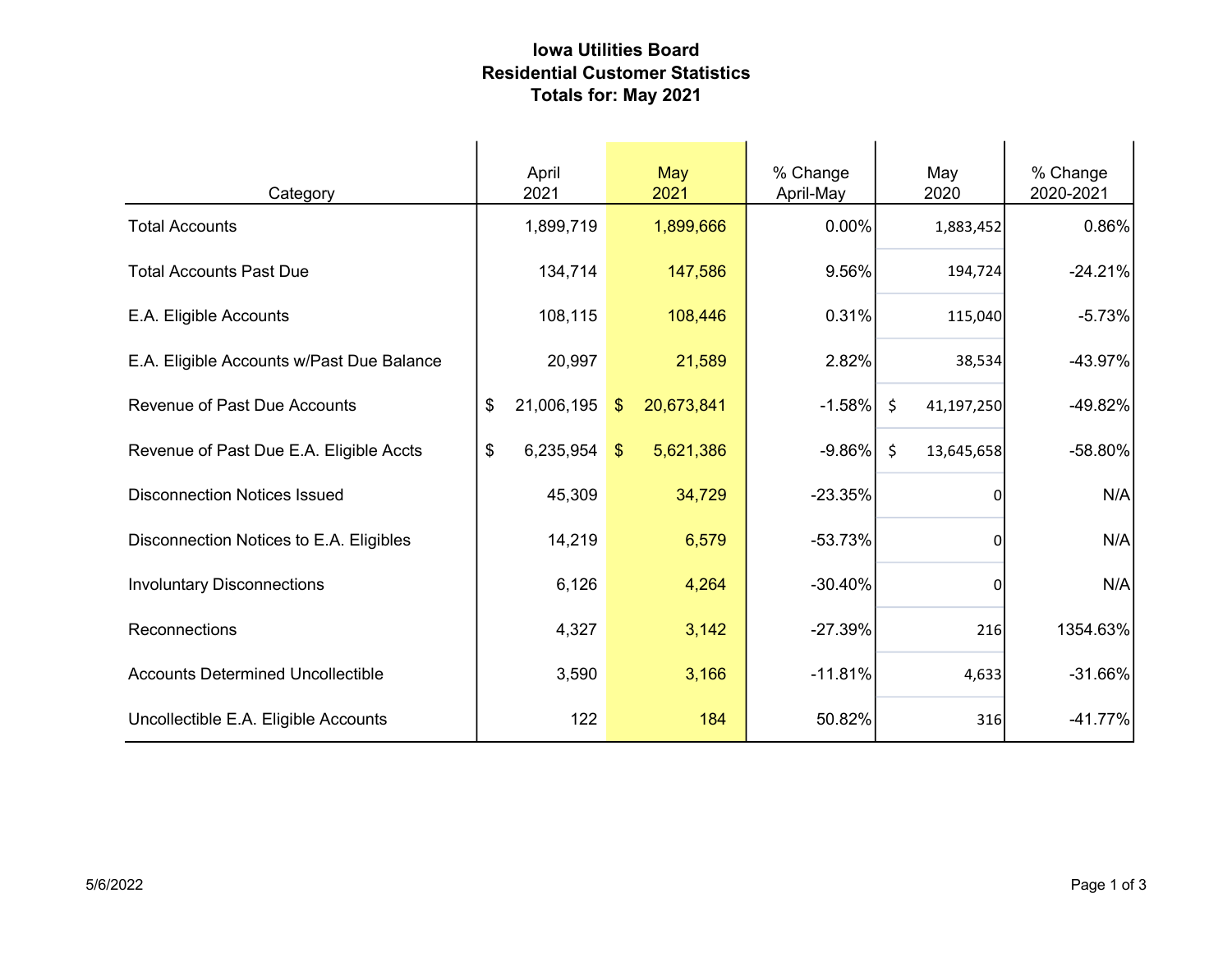## Iowa Utilities Board Residential Customer Statistics Breakdown by Company for: May 2021

|                                           | Linn County REC* | <b>Black Hills Energy</b><br>f/k/a Aquila | <b>Liberty Energy</b><br>f/k/a Atmos |
|-------------------------------------------|------------------|-------------------------------------------|--------------------------------------|
| Category                                  | (Electric Only)  | (Gas Only)                                | (Gas Only)                           |
| <b>Total Accounts</b>                     |                  | 144,220                                   | 4,538                                |
| <b>Total Accounts Past Due</b>            |                  | 8,465                                     | 385                                  |
| E.A. Eligible Accounts                    |                  | 6,550                                     | 448                                  |
| E.A. Eligible Accounts w/Past Due Balance |                  | 675                                       | 95                                   |
| <b>Revenue of Past Due Accounts</b>       |                  | \$<br>1,182,547                           | \$<br>10,652                         |
| Revenue of Past Due E.A. Eligible Accts   |                  | 153,646<br>\$                             | \$<br>29,052                         |
| <b>Disconnection Notices Issued</b>       |                  | 4,361                                     | 461                                  |
| Disconnection Notices to E.A. Eligibles   |                  | 397                                       | 95                                   |
| <b>Involuntary Disconnections</b>         |                  | 289                                       | 50                                   |
| Reconnections                             |                  | 47                                        | 24                                   |
| <b>Accounts Determined Uncollectible</b>  |                  | 308                                       | 0                                    |
| Uncollectible E.A. Eligible Accounts      |                  | 6                                         | 0                                    |

\* Effective July 1, 2018, Linn County REC is no longer required to file this report.